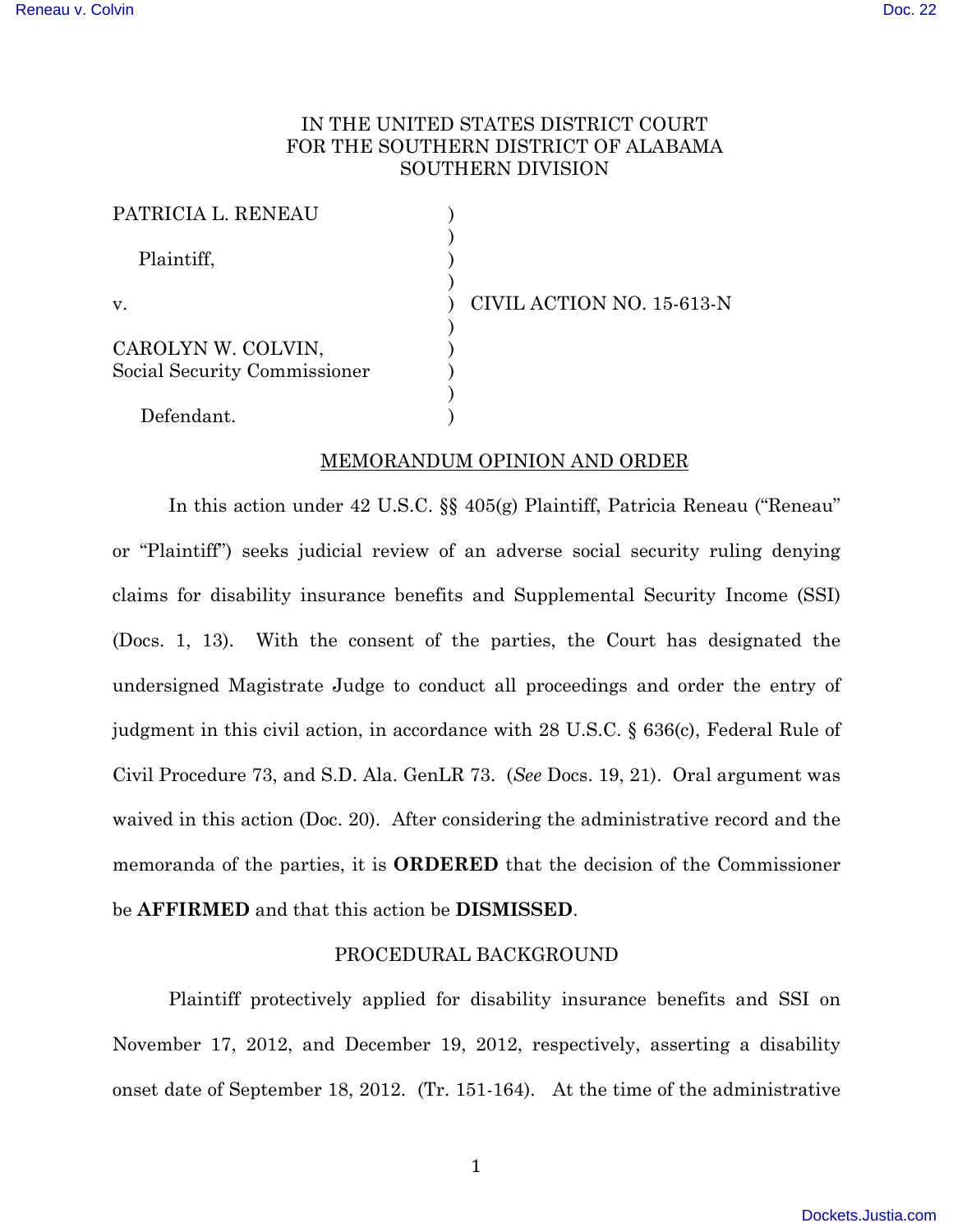hearing, Plaintiff was forty-nine years old, had completed the tenth grade and had previous work experience as a cashier checker. (Doc. 13; Fact Sheet). Plaintiff alleges disability due to bipolar disorder, chronic lower back pain, and posttraumatic stress disorder. (*Id*). An Administrative Law Judge ("ALJ") denied benefits after determining that Reneau did not meet disability listing requirements; the ALJ further found that Plaintiff was capable of performing the full range of light unskilled work. (Tr. 22-28). Plaintiff requested review of the hearing decision but the request was denied by the Appeals Council. (Tr. 1-6).

Plaintiff claims that the ALJ (1) committed reversible error in violation of Social Security Regulations 20 CFR 416.927(d) and Social Security Ruling 96-2 by failing to assign controlling weight to the opinions of Plaintiff's treating physician, Dr. Wilsania Rodriguez, M.D., and instead adopting his own medical opinion in violation of Social Security Ruling 96-6p and *Marbury v. Sullivan*, and (2) committed reversible error in violation of Social Security Regulation 20 C.F.R. 404.1529(b) in failing to fulfill his duty to develop the record by ordering a consultative psychological examination. (Doc. 13 at 1-2). Defendant has responded to—and denies—these claims (Doc. 16).

### STANDARD OF REVIEW

"In Social Security appeals, [the Court] must determine whether the Commissioner's decision is ' "supported by substantial evidence and based on proper legal standards. Substantial evidence is more than a scintilla and is such relevant evidence as a reasonable person would accept as adequate to support a conclusion." '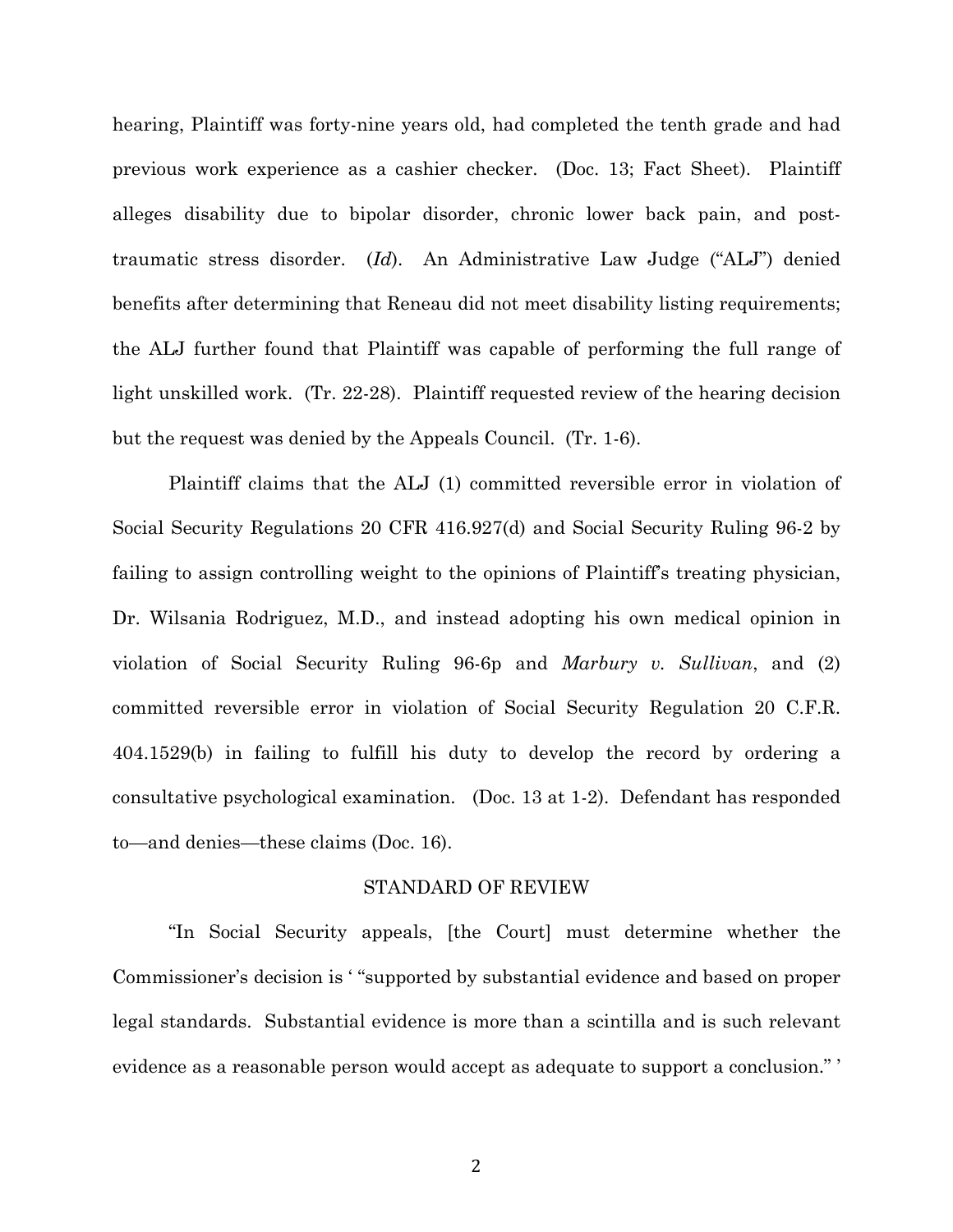" *Winschel v. Comm'r of Soc. Sec.*, 631 F.3d 1176, 1178 (11th Cir. 2011) (quoting *Crawford v. Comm'r of Soc. Sec.*, 363 F.3d 1155, 1158 (11th Cir. 2004) (per curiam) (internal citation omitted) (quoting *Lewis v. Callahan*, 125 F.3d 1436, 1439 (11th Cir. 1997))). However, the Court " 'may not decide the facts anew, reweigh the evidence, or substitute our judgment for that of the [Commissioner].' " *Winschel*, 631 F.3d at 1178 (quoting *Phillips v. Barnhart*, 357 F.3d 1232, 1240 n.8 (11th Cir. 2004) (alteration in original) (quoting *Bloodsworth v. Heckler*, 703 F.2d 1233, 1239 (11th Cir. 1983))). " 'Even if the evidence preponderates against the [Commissioner]'s factual findings, we must affirm if the decision reached is supported by substantial evidence.' " *Ingram*, 496 F.3d at 1260 (quoting *Martin v. Sullivan*, 894 F.2d 1520, 1529 (11th Cir. 1990)).

 "Yet, within this narrowly circumscribed role, [courts] do not act as automatons. [The court] must scrutinize the record as a whole to determine if the decision reached is reasonable and supported by substantial evidence[.]" *Bloodsworth*, 703 F.2d at 1239 (citations and quotation omitted). *See also Owens v. Heckler*, 748 F.2d 1511, 1516 (11th Cir. 1984) (per curiam) ("We are neither to conduct a de novo proceeding, nor to rubber stamp the administrative decisions that come before us. Rather, our function is to ensure that the decision was based on a reasonable and consistently applied standard, and was carefully considered in light of all the relevant facts."). "In determining whether substantial evidence exists, [a court] must…tak[e] into account evidence favorable as well as unfavorable to the [Commissioner's] decision." *Chester v. Bowen*, 792 F.2d 129, 131 (11th Cir. 1986).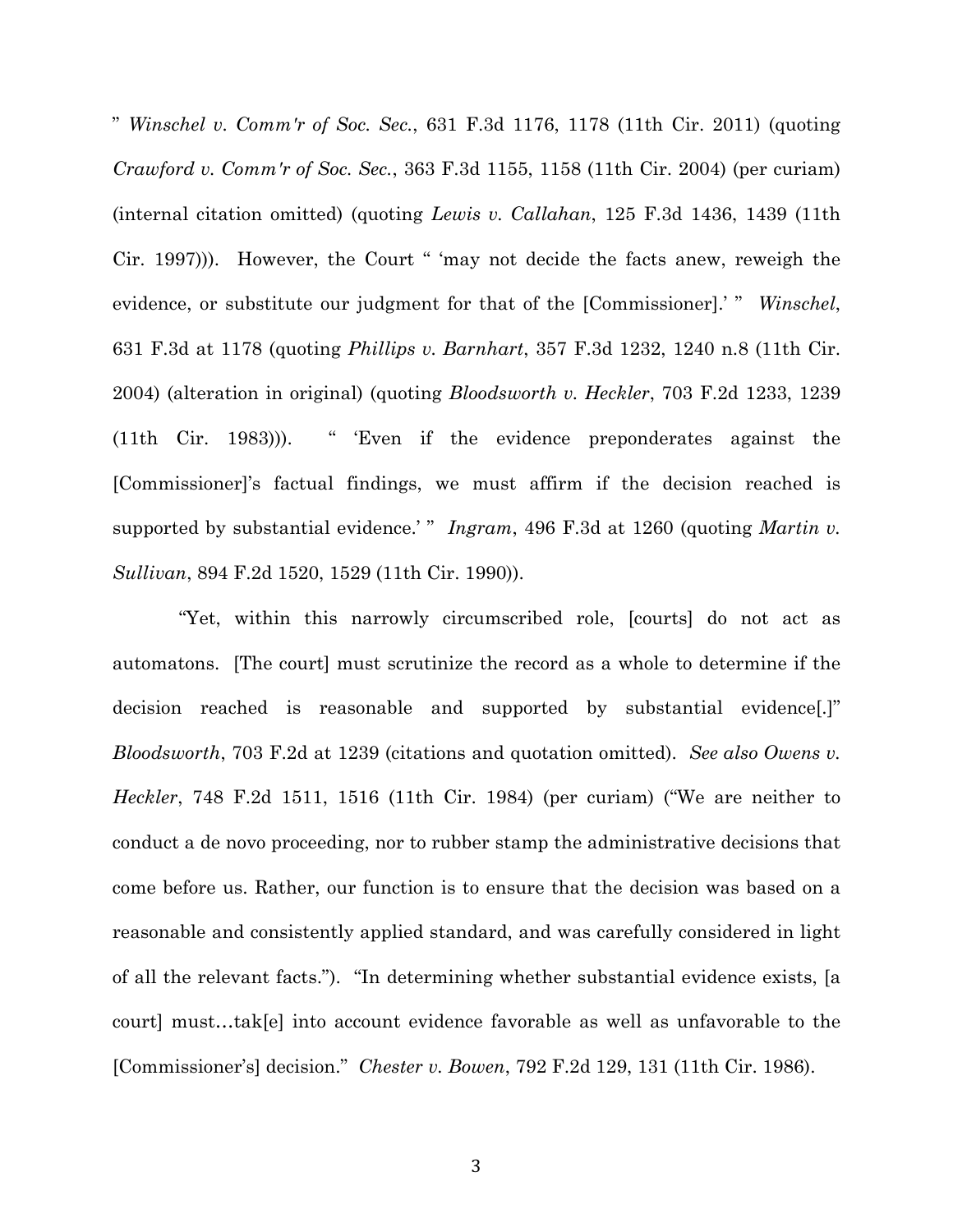Although the "claimant bears the burden of demonstrating the inability to return to [his or] her past relevant work, the Commissioner of Social Security has an obligation to develop a full and fair record." *Shnorr v. Bowen*, 816 F.2d 578, 581 (11th Cir. 1987). *See also Ellison v. Barnhart*, 355 F.3d 1272, 1276 (11th Cir. 2003) (per curiam) ("It is well-established that the ALJ has a basic duty to develop a full and fair record. Nevertheless, the claimant bears the burden of proving that he is disabled, and, consequently, he is responsible for producing evidence in support of his claim." (citations omitted)). "This is an onerous task, as the ALJ must scrupulously and conscientiously probe into, inquire of, and explore for all relevant facts. In determining whether a claimant is disabled, the ALJ must consider the evidence as a whole." *Henry v. Comm'r of Soc. Sec.*, 802 F.3d 1264, 1267 (11th Cir. 2015) (per curiam) (citation and quotation omitted).

Where, as here, the ALJ denied benefits and the Appeals Council denied review of that decision, the Court "review[s] the ALJ's decision as the Commissioner's final decision." *Doughty*, 245 F.3d at 1278. "[W]hen the [Appeals Council] has denied review, [the Court] will look only to the evidence actually presented to the ALJ in determining whether the ALJ's decision is supported by substantial evidence." *Falge v. Apfel*, 150 F.3d 1320, 1323 (11th Cir. 1998).

#### DISCUSSION

Reneau takes issue with the fact that the ALJ did not give controlling weight to the opinion of Dr. Rodriguez, Reneau's treating physician, that Reneau's psychological problems were disabling. (*Id*. at 5-6). Plaintiff additionally claims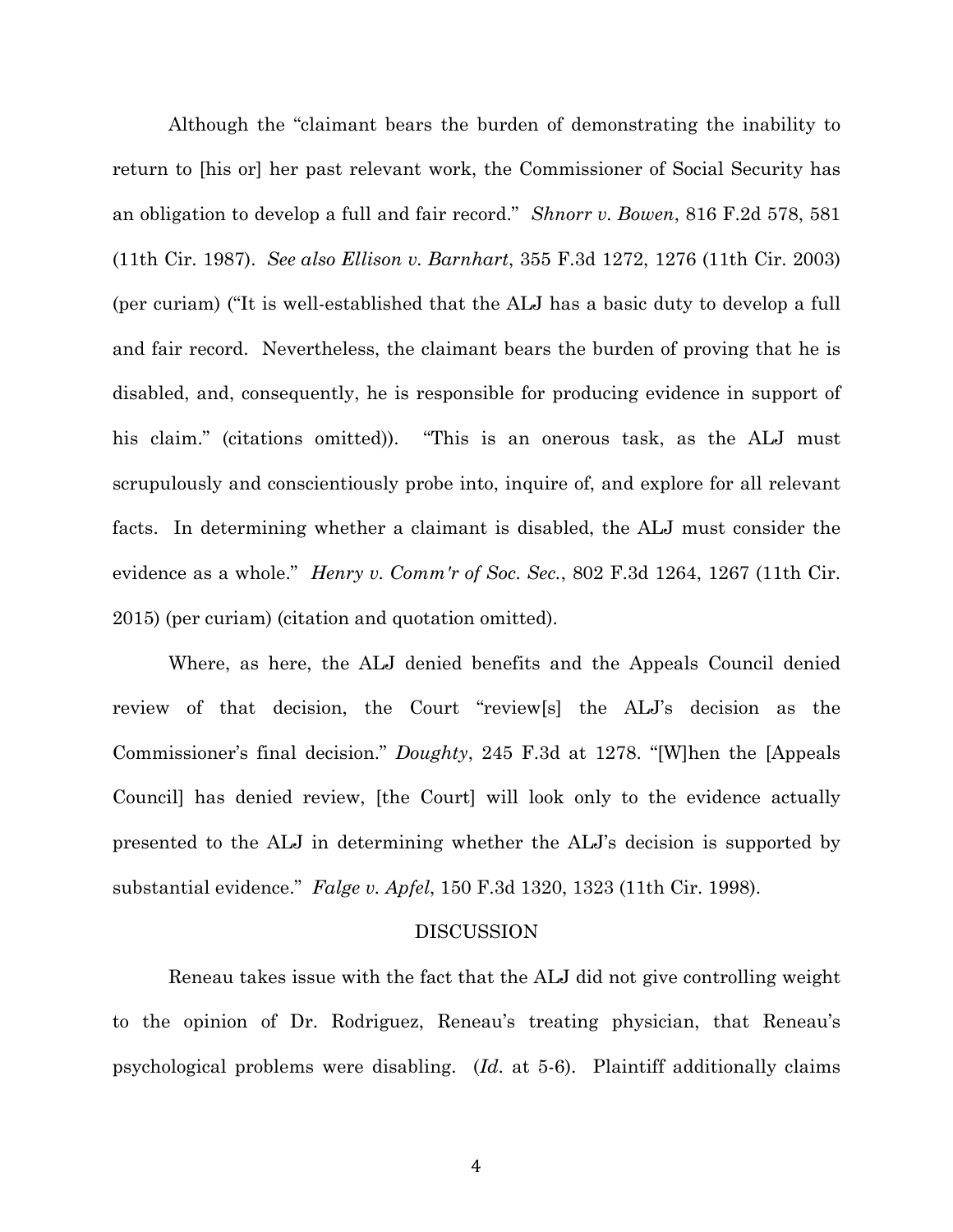that the ALJ failed to fully develop the record. This Court will first address whether the ALJ erred in not assigning Dr. Rodriguez's opinion controlling weight.

At step four of the sequential evaluation process the ALJ found that Reneau had the "residual functional capacity to perform the full range of light unskilled work as defined in 20 C.F.R. 404.1567(b) and 416.967(b)." (Tr. 24). More specifically, the ALJ concluded that:

The limitation to light work accommodates the claimant's chronic lower back pain, and any allegation of a ruptured disc. In addition, any complaint of fatigue is accommodated by the limitation to light work. The limitation to unskilled work accommodates the claimant's bipolar disorder and PTSD, wherein she is unable to perform any work beyond unskilled work. Thus limitation to unskilled work is supported by the generally within normal limits findings at treatment examinations, her activities of daily living, her general overall improvement in symptomology and her improved GAF score over time.

(Tr. 26). As a result, the ALJ concluded that Plaintiff could perform her past relevant

work as a cashier and that she was not disabled. (Tr. 28-29). The ALJ summarized

Plaintiff's medical records as follows:

Her medical records show that in 2013 she complained of back pain and was assessed with chronic lower back pain (see Exhibit 15F). She was prescribed medication and given a Toradol injection. In addition, the claimant complained of hip pain with a burning sensation near her right thigh. In terms of the claimant's alleged bipolar disorder and PTSD, the claimant's symptoms have improved overtime with medication, treatment, and counseling, and upon examination, generally the claimant's mental health findings were within normal limits despite her reported suicidal ideation in September 2012 that were agitated by family stressors, and one additional time in January 2014.

The claimant's treatment records from Mobile Infirmary in September 2012 show that the claimant generally had all mental findings within normal limits despite being agitated and in a dysphoric mood, particularly in light of circumstances wherein the claimant's son lost custody of his children during that time (Exhibit 3F). Her treatment notes from Altapointe in 2012 show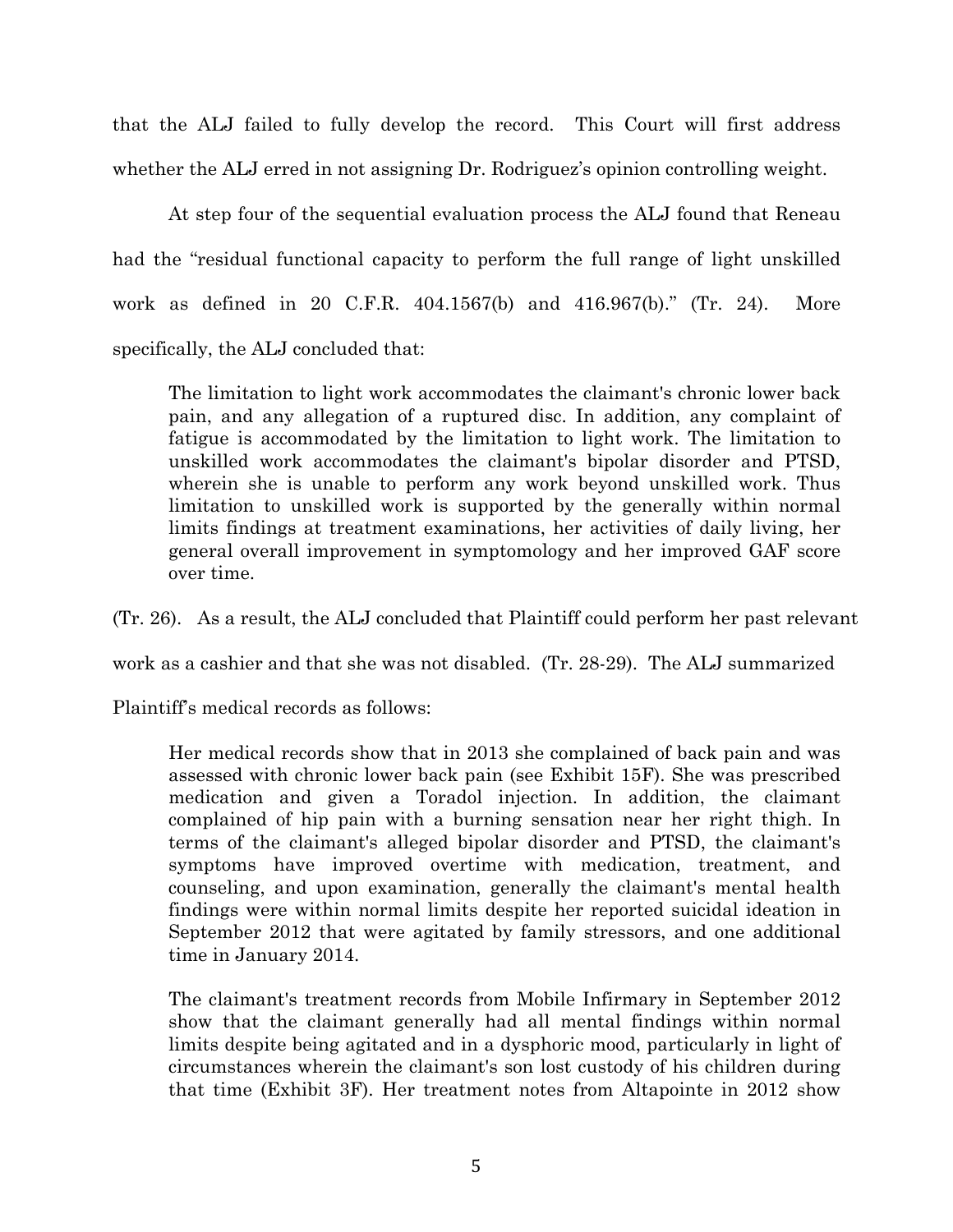that the claimant was not doing well in September 2012, but her mood improved thereafter (Exhibits 5F; 6F). While she had some suicidal ideation in September 2012, upon examination, she was behaving normally, cooperative, had an appropriate affect, and fair judgment, despite some impairment in memory and concentration. She was assessed with a global assessment of functioning (GAF) score of 50, which indicates serious symptoms. Nevertheless, in November 2012, her mood was better, and she appeared organized, calm, and was cooperative. Her affect was appropriate to the situation, she had no suicidal ideation, her thoughts were logical, there was no impairment in her memory and concentration, and her insight and judgment was fair despite having mild anxiety.

When the claimant presented to the emergency room in October 2012 for a physical non-severe issue, she was assessed as having a normal mood, affect, and judgment (Exhibit 4F).

Treatment notes from Altapointe in 2013 show that despite reported irritability and some depression symptoms by the claimant, upon examination she was cooperative, her memory was unimpaired, and her behavior was normal (Exhibits 11F; 14F). Moreover, as of October 2013, she reported that she did not feel anxious anymore and her treatment notes set forth that the claimant was doing better on her medication (Exhibit 14F). Additional Altapointe records from 2014 show that the claimant continued to be assessed with bipolar and anxiety, as well as a GAF score of 53, which indicates moderate symptoms (Exhibit16F; 17F). Despite the claimant's allegations of mood problems, hearing voices to tell her hurry up, suicidal ideation, crying spells as set out in her treatment notes from January 2014,the examiner set forth that the claimant had not [had] any hospitalizations in the past year (Exhibit 17F). Moreover, upon examination, she was behaving normally, was cooperative, had no impairment in memory or concentration, had logical thoughts, and had good insight and judgment. In addition, her ability to care for herself was noted to be "good" and she had interest in future recreation. In addition, the claimant reported that her "friends tell [her] [sh]e do[es] too much for other people" (Exhibit 17F). She reported that her present support system included her husband and a friend that lives close to her. In addition, it was noted that her husband was disabled and that she was applying for disability at that time.

(TR. 25). After summarizing the medical evidence, the ALJ stated that he gave only some weight to Dr. Wilsania Rodriguez's conclusion that Plaintiff's psychological problems were disabling. (*Id.* at 26). Plaintiff, however, contends that Dr.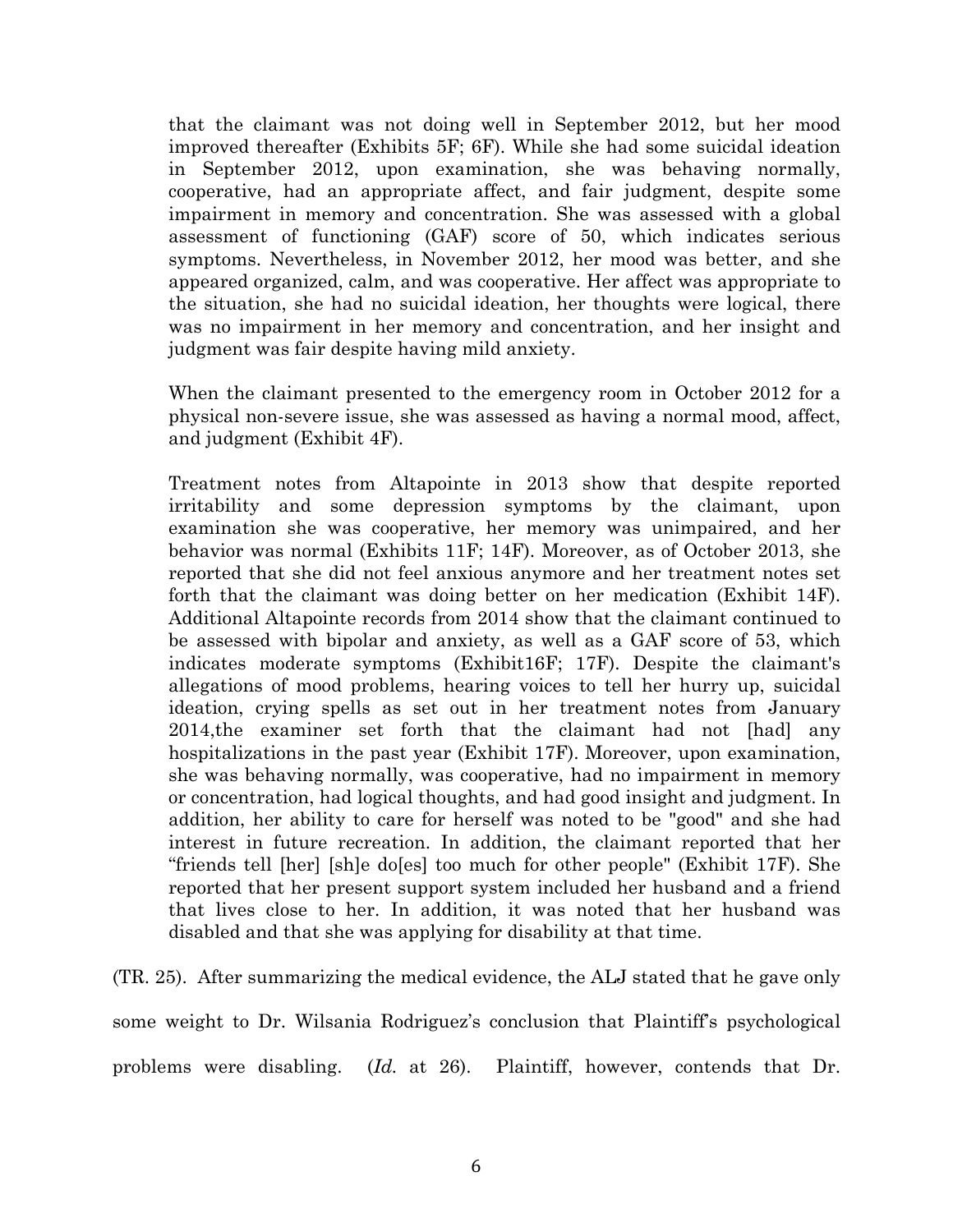Rodriguez's opinion of November 18, 2013, wherein she opined "Im currently treating her for HTN and DLP ... not any disabling condition ... I do feel her psych problems are desabling [sic] though" should have been given controlling weight because it was consistent with Plaintiff's medical evidence of record. (TR. 527; Doc. 13 at 3).

"In assessing medical opinions, the ALJ must consider a number of factors in determining how much weight to give to each medical opinion, including (1) whether the physician has examined the claimant; (2) the length, nature, and extent of a treating physician's relationship with the claimant; (3) the medical evidence and explanation supporting the physician's opinion; (4) how consistent the physician's opinion is with the record as a whole; and (5) the physician's specialization. These factors apply to both examining and non-examining physicians." *Eyre v. Comm'r, Soc. Sec. Admin.*, 586 F. App'x 521, 523 (11th Cir. Sept. 30, 2014) (per curiam) (unpublished) (internal citations and quotation marks omitted) (citing 20 C.F.R. §§ 404.1527(c) & (e), 416.927(c) & (e)). The Court notes that "although the opinion of an examining physician is generally entitled to more weight than the opinion of a non-examining physician, the ALJ is free to reject the opinion of any physician when the evidence supports a contrary conclusion." *Oldham v. Schweiker, 660 F.2d 1078, 1084 (5th Cir. 1981);1 see also 20 C.F.R. § 404.1527*. Regardless, the ALJ must state with particularity the weight given to

<sup>1</sup>The Eleventh Circuit, in *Bonner v. City of Prichard*, 661 F.2d 1206, 1209 (11th Cir. 1981) (*en banc*), adopted as precedent decisions of the former Fifth Circuit rendered prior to October 1, 1981.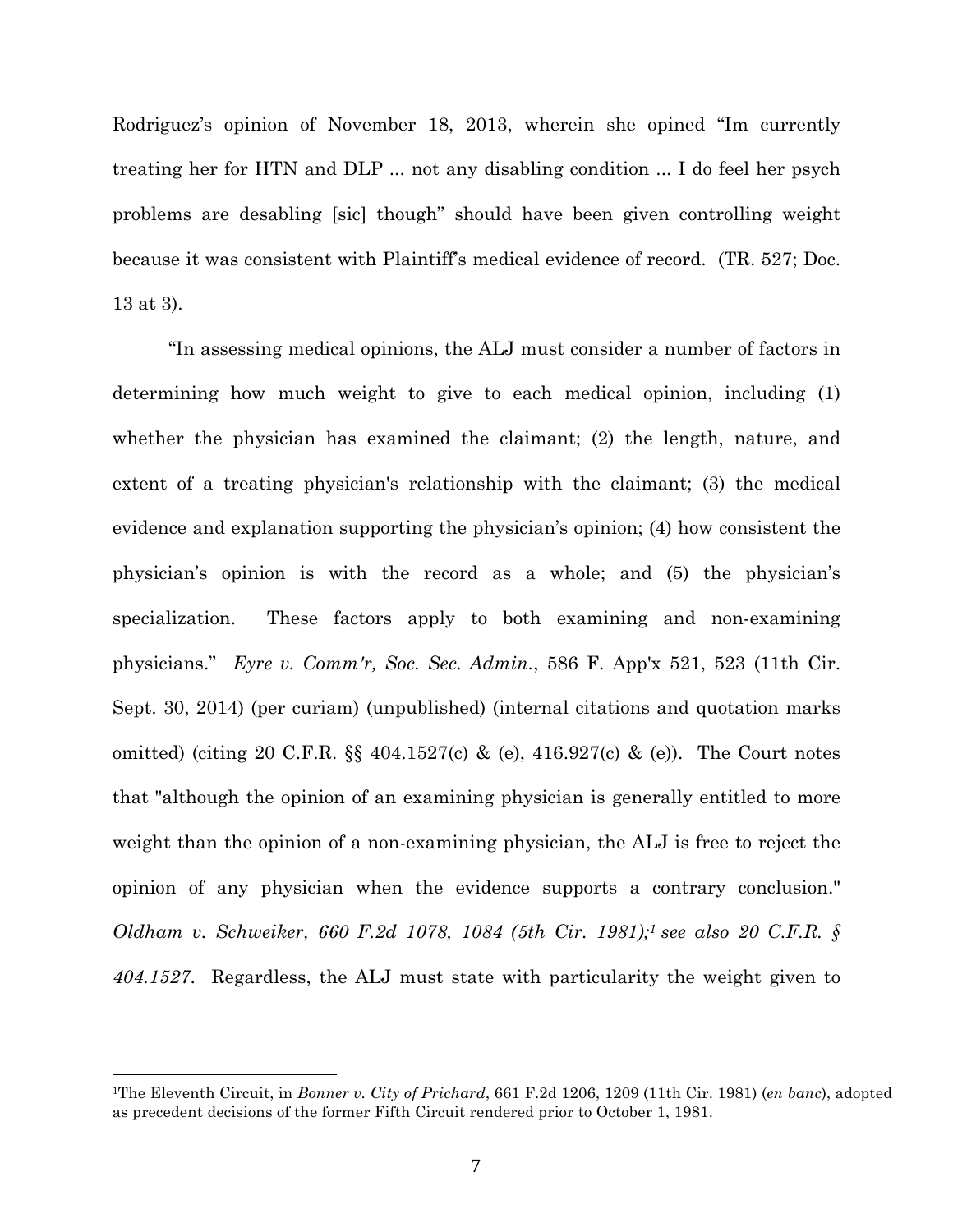different medical opinions and the reasons therefor. *Sharfarz v. Bowen*, 825 F.2d 278, 279 (11th Cir. 1987) (per curiam).

In the ALJ's opinion, the weight given to Dr. Rodriguez's opinion was diminished because Dr. Rodriguez is not a mental health specialist and her opinions were not consistent with Reneau's medical history. (TR. 26). More specifically, with regard to Dr. Rodriguez's opinion that Reneau's psychological problems are disabling, the ALJ stated that her opinion:

[I]s an opinion not given by a mental health specialist, and is not consistent with the claimant's improved symptoms with on-going and consistent mental health treatment, counseling, and medication; the treatment examination findings wherein the claimant generally was cooperative, behaved normally, had fair judgment, and unimpaired memory and concentration; her improved GAF score over time; and in light of her activities of daily living wherein she is able to live with her husband, perform household chores, help take care of the family pet, and go out in public to the grocery store and to doctor's appointments.

(*Id*.). Despite, Plaintiff's assertions to the contrary, this Court finds that there was substantial evidence that contradicted Dr. Rodriguez's opinion such that the ALJ did not err by giving her opinion as to Plaintiff's mental disability only some weight. Further, the ALJ's explanation specifically articulates the reasoning behind his decision to diminish the weight attributed to Dr. Rodriguez's opinion, i.e. a lack of specialty in the field in which she opined and inconsistencies between her opinion and Plaintiff's medical record. As such, Plaintiff's assertion that Dr. Rodrigeuz's opinion should have been given controlling weight is without merit.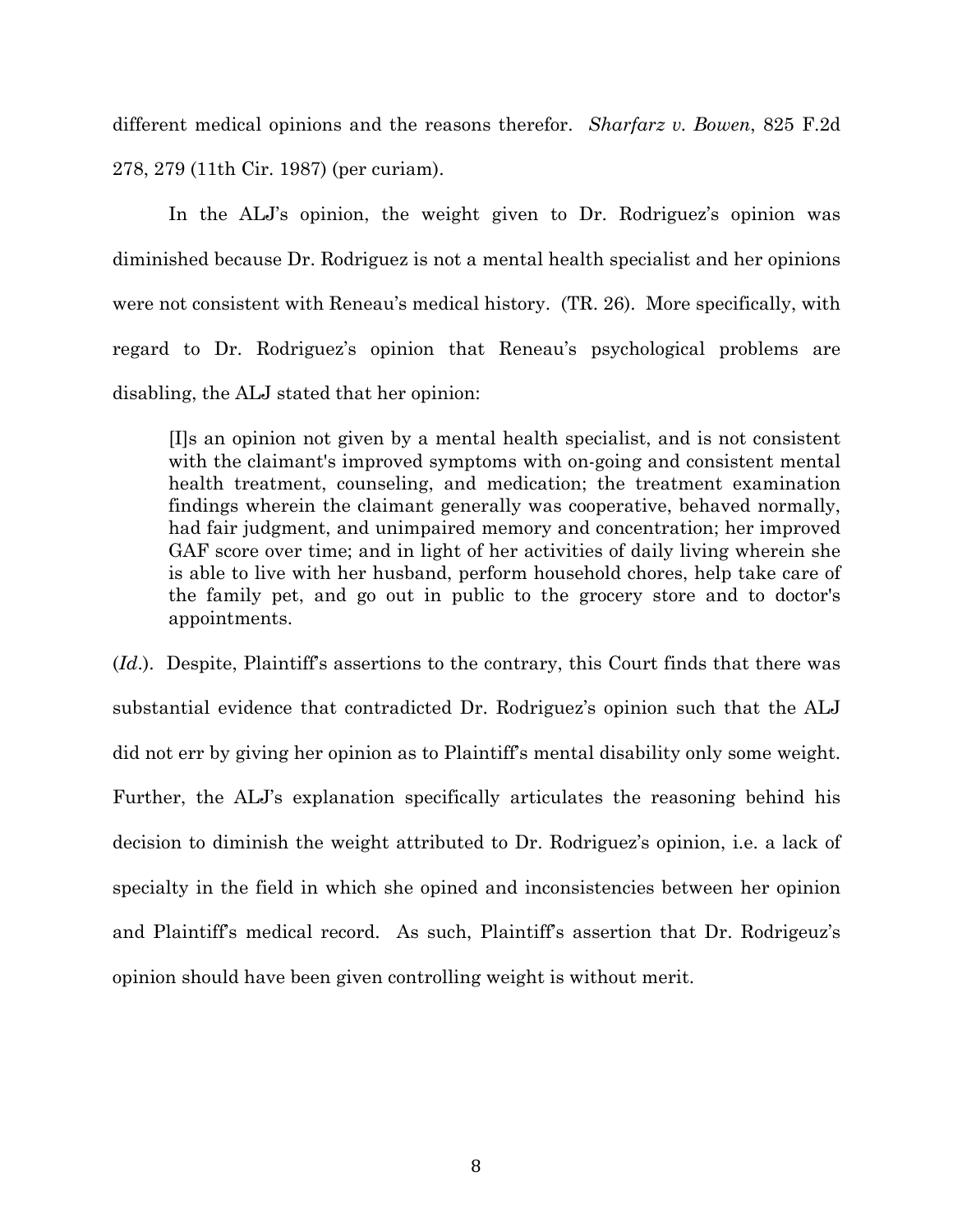Plaintiff has additionally asserted that the ALJ committed reversible error by failing to fully develop the record by ordering a consultative psychological examination. (Doc. 13 at 5).

It is well-established that the ALJ has a basic duty to develop a full and fair record. 20 C.F.R. § 416.912(d). "Nevertheless, the claimant bears the burden of proving that he is disabled, and, consequently, he is responsible for producing evidence in support of his claim." *Ellison v. Barnhart*, 355 F.3d 1272, 1276 (11th Cir. 2003); *See* 20 C.F.R. § 416.912(a) (stating that "[claimant] must furnish medical and other evidence that we can use to reach conclusions about your medical impairment(s)"); 20 C.F.R. § 416.912(c) (stating "[y]our responsibility. You must provide medical evidence showing that you have an impairment(s) and how severe it is during the time you say you are disabled"). "In fulfilling the duty to conduct a full and fair inquiry, the ALJ is not required to order a consultative examination unless the record establishes that such is necessary to enable the ALJ to render a decision." *River v. Astrue*, 901 F.Supp.2d 1317, 1327 (S.D.Ala. 2012); *See Ingram v. Commissioner of Soc. Sec. Admin., 496 F.3d 1253, 1269 (11th Cir.2007).* ("The administrative law judge has a duty to develop the record where appropriate but is not required to order a consultative examination as long as the record contains sufficient evidence for the administrative law judge to make an informed decision.").

In support of her argument that a consultative psychological exam should have been ordered, Plaintiff does not state that there was a lack of medical evidence. Rather, Plaintiff argues that "in failing to order a consultative